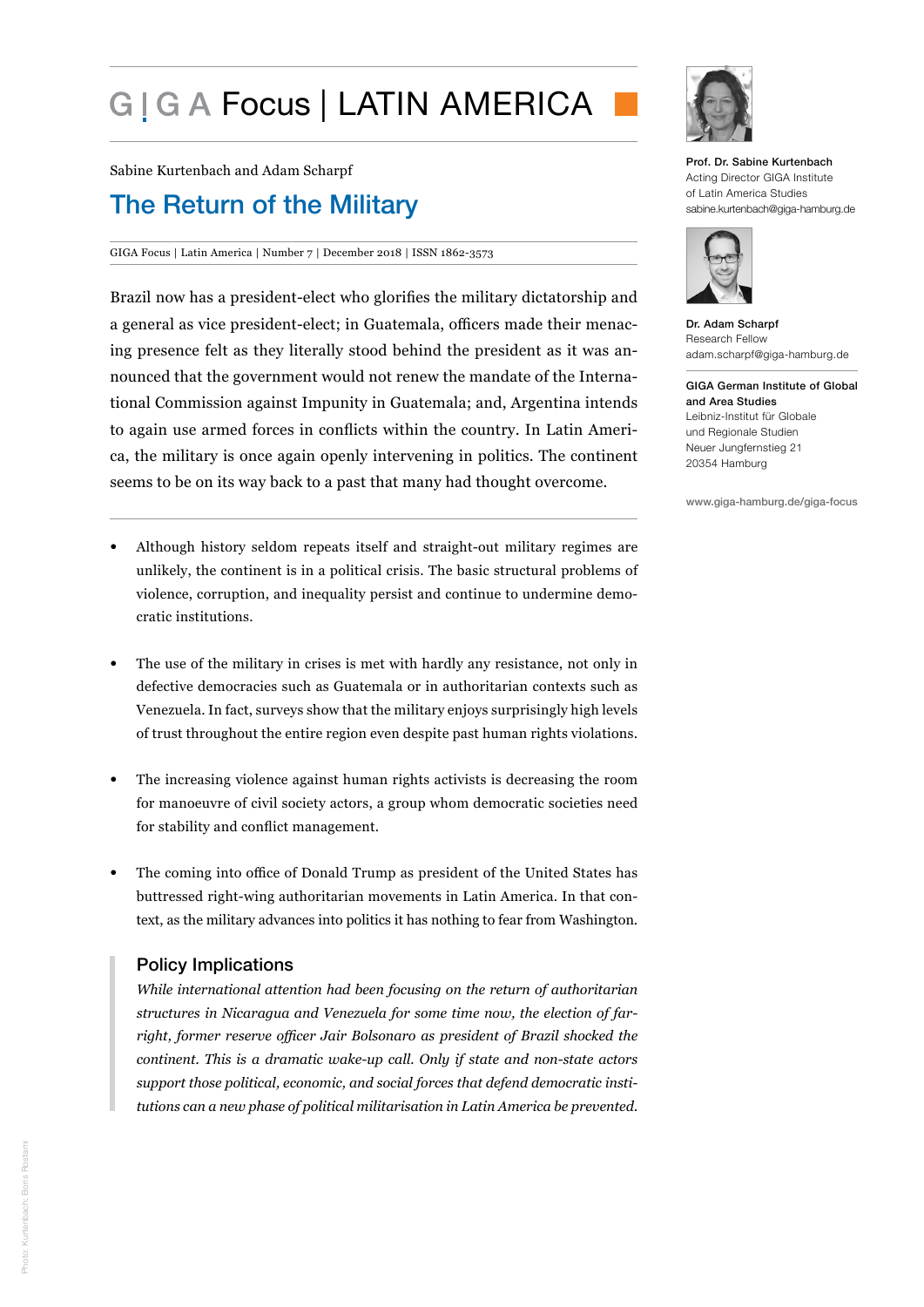## The Unfulfilled Promises of Democratisation

The democratisation of Latin America over the past four decades had been accompanied with high hopes: stable civil institutions, regular elections, and respect for opposition and civil society organisations based on the rule of law. The political participation of hitherto marginalised populations – especially indigenous and Afro-Latin American groups – was to help redress the longstanding, deep-rooted problems of inequality and violence through democratic means. In the "lost decade" of the 1990s – marked by a debt crisis and failed adjustment programmes – the Latin American political systems passed their first acid test. In the new century, the region then elected governments during the so-called pink tide that promised more social justice without questioning the hard-fought fabric of democratic institutions. Latin America seemed on a promising path.

By the end of 2018, however, these positive developments seem to have come to an abrupt halt. The current crisis in the region reveals how democratically elected governments have failed to deliver in recent decades due to three structural and interlinked problems. First, they have not changed the resource-extraction model prevailing since colonial times, instead even strengthening it in the context of rising demand from China. Second, key pillars of democratic systems – rule of law and accountability (especially of elites) – have remained only poorly developed, which has in turn promoted corruption and impunity. Third, while the era of long-running wars has come to an end, overall violence has not decreased and instead merely shifted. Latin America remains the region with the highest levels of violence worldwide, albeit with large subregional differences.

The inability to overcome deep-seated social inequalities has supported crime and violence. In the absence of outlooks for a legal future, more or less organised crime often provides marginalised populations with the only viable opportunity for economic survival and social advancement. Institutions – namely, the police and the judiciary – have not been in the position to fight crime effectively and with the rule of law. In that context, the attendant escalation of violence has paved the way for hard-line policies. This not only undermines basic democratic rights but legitimises state violence against alleged criminals and, increasingly, against civil society representatives who peacefully campaign for political reform. The resulting threat to democracy, which is currently receiving widespread media attention with the case of Brazil, has been on the agenda throughout the region for some time now.

As early as the end of the Cold War, fundamental political reform had been requested across Latin America. Figure 1 shows how the election of left-wing governments since 2005 – and the associated hopes for greater political participation and better living standards – initially led to a reduction in political protests. However, the high expectations of achieving a lasting reduction of violence and inequality through fundamental change have not been realised in many countries. As a result, there has been a dramatic increase in protests against political corruption and for more participation since 2014.

At the latest since 2015, this societal mood change is also reflected in the election of right-wing populist governments. The current president of Guatemala, Jimmy Morales, was for example elected with the slogan "neither corrupt nor a thief." Meanwhile, Morales himself is suspected of having funded his election campaign with illegal donations. In Peru, Pedro Pablo Kuczynski only barely won the 2016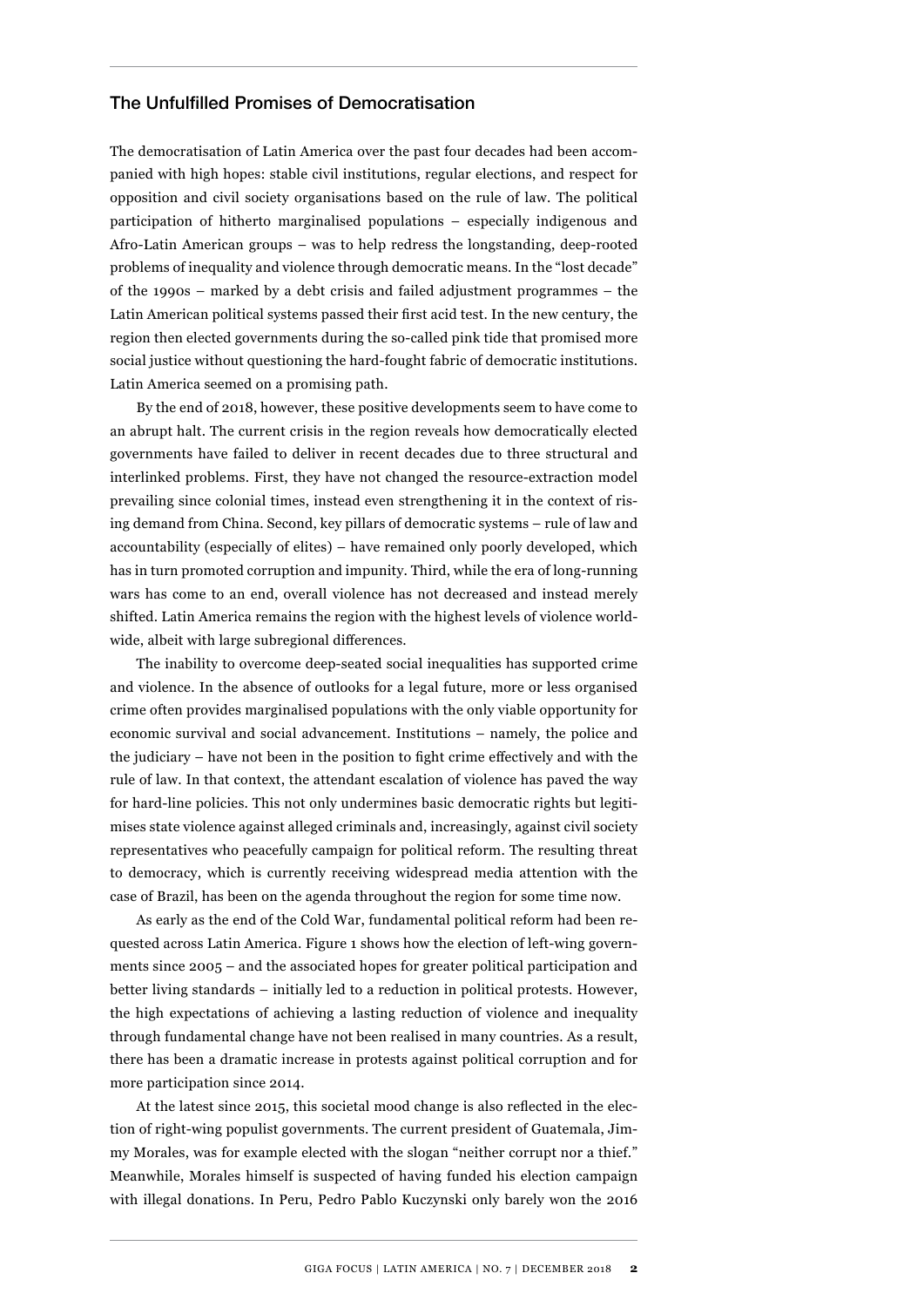election against the daughter of ex-dictator Alberto Fujimori. In 2017 he had to resign, however, because his company had received illegal funds from the Brazilian construction company Odebrecht in the years 2005 and 2006 (Heuser 2018).



**Figure 1 Protests in Latin America** *Source: Authors' own representation, based on data from Clark and Regan (2016).*

## The Military as Helper in Times of Need?

Corruption and crime are commonplace in many Latin American countries. Data of the Brazilian Igarapé Institute shows that 17 out of the 20 countries in the world with the highest homicide rate (murders per 100,000 inhabitants) are situated in the Americas. Most affected are El Salvador, Jamaica, Venezuela, and Honduras, followed by Brazil, Guatemala, Colombia, and Mexico (Muggah and Tobón 2018). One-third of all murders worldwide are committed in Latin America and the Caribbean. The perception of pervasive insecurity in everyday life is also reflected in surveys, and even affects those in countries with relatively little actual violence. For example, around two-thirds of the respondents usually state that they are often or always afraid of becoming victims of violent crime (Latinobarómetro 2017). This significantly influences who and by what means citizens hope to achieve an improvement in their living situation.

Throughout Latin America, a high level of distrust in traditional law enforcement agencies has been evident for years. Surprisingly, this loss of trust does not apply to all security forces to the same extent. The population has little confidence in the police. Polls conducted by the AmericasBarometer show that trust in the military – regardless of past military dictatorships – is significantly higher than it is in the local police (Figure 2). In particular in Central America, the "trust gap" between police and military has increased significantly over the past 10 years. This trend has also been observed in South America since 2014. In the context of far-reaching corruption and a lack of professionalism among the criminal-apprehending and investigative authorities, organised crime – driven by drug cartels and gangs – has been able to spread largely unimpeded. As a result, crime rates rose and distrust of the police significantly increased (Pion-Berlin and Carreras 2017).

This development has not remained without consequence. Throughout the region, there has been a marked shift in internal security away from the police and towards the military (Kyle and Reiter 2018). In countries such as El Salvador, Guatemala, Honduras, and Mexico, soldiers are now entrusted with safeguarding law and order. In 2018, Brazil also took this path when its military took control over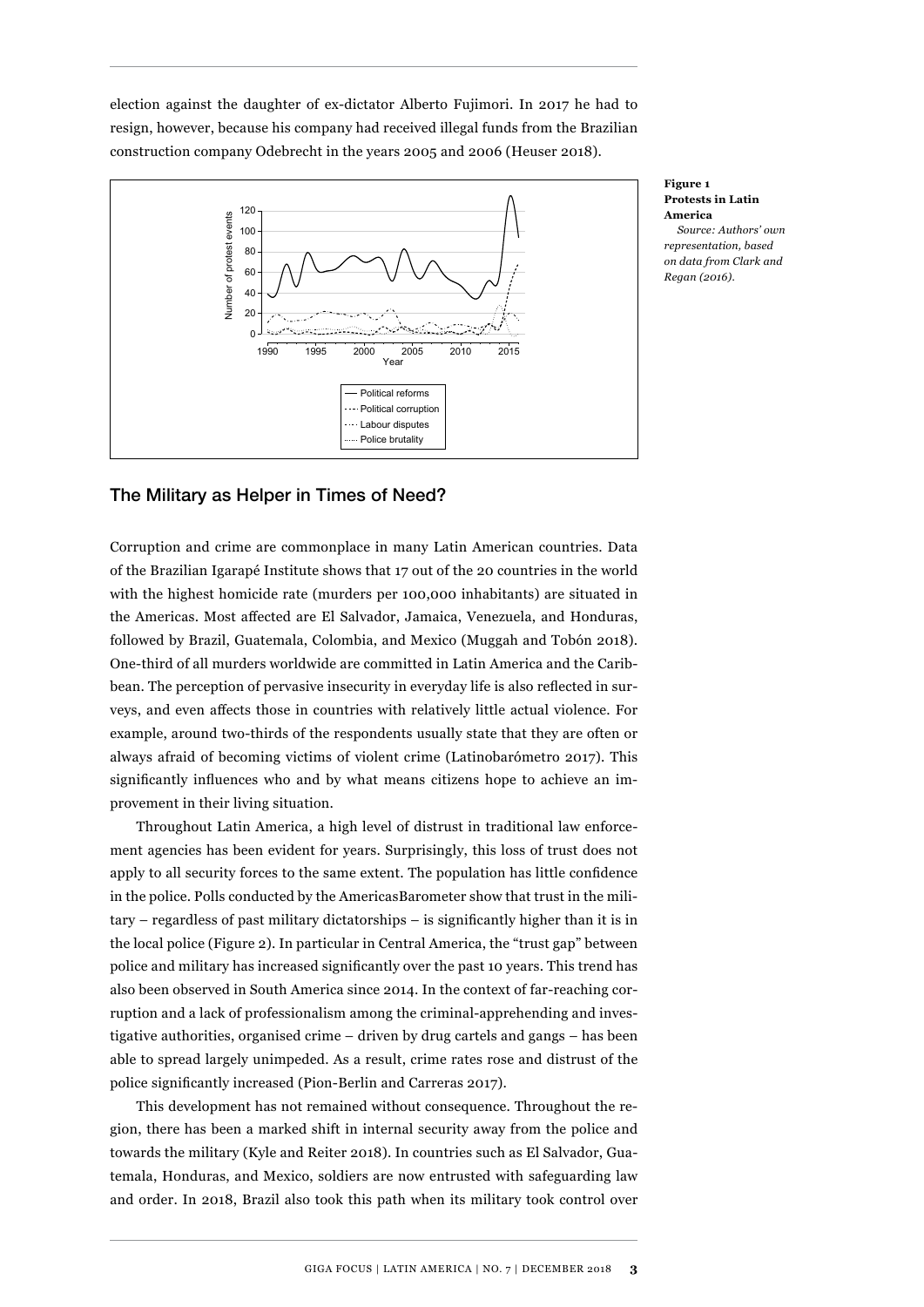the local police in certain parts of the country. Even in Uruguay, widely regarded as a democratic and non-violent textbook model in Latin America, the military has joined the police in patrolling the borders it shares with Argentina and Brazil.



**Figure 2 Trust Gap between Military and Police in Latin America**

*Source: Authors' own representation, based on data from the AmericasBarometer (LAPOP 2018). Note: Dots depict* 

*countries and lines give trends.*

In the media, the use of soldiers to fight crime is often attributed to decisions made by political hardliners. Especially in times of election campaigns, politicians seem inclined to sell a radical, uncompromising crackdown on crime and violence as a simple solution to complex problems. However, the sole focus on right-wing populist politicians fails to recognise that the use of the military against criminal gangs is met with great approval by the population. Surveys by the AmericasBarometer show that in most Latin American countries more than two-thirds of the population support the internal use of the military (Figure 3). In countries with very high crime rates, such as El Salvador, Honduras, and Mexico, this approval rate is even higher. This may also explain why the new president of Mexico, Andrés Manuel López Obrador, was able to promise a departure from the militarised security policy of his predecessors in his election campaign, yet renounced this undertaking before his inauguration in December 2018. Even in Argentina, Chile, and Paraguay, where the population has suffered under repressive military dictatorships in the past, about half of interviewees are still in favor of internal military operations.



**Figure 3 Consent to Internal Military Operations in Latin America**

*Source: Authors' own illustration, based on data from the AmericasBarometer (LAPOP 2018), survey wave 2014.*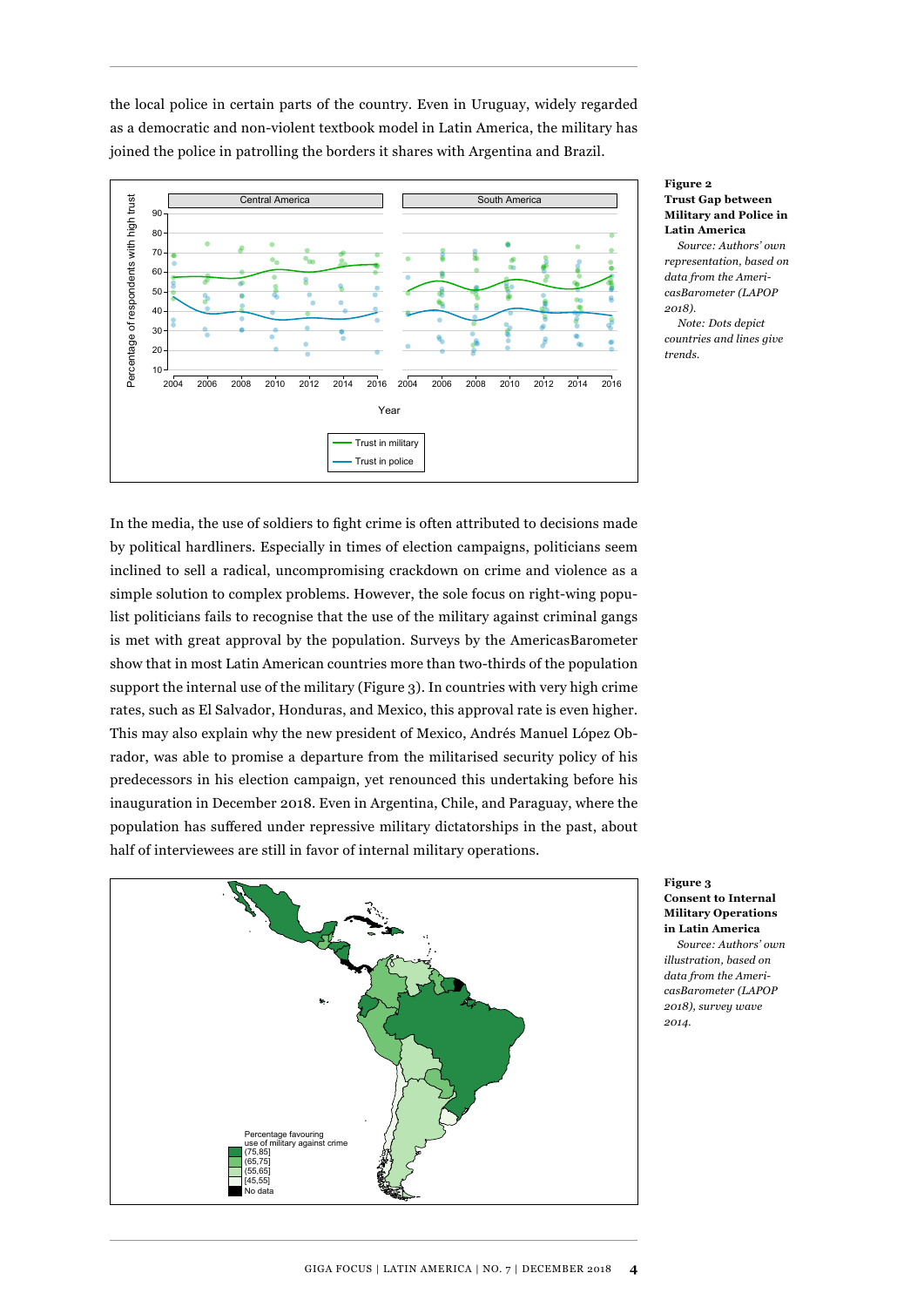The approval of internal military operations is closely linked to the high prestige of the military apparatus. Many citizens of Latin America see the military as a competent guarantor of security and stability, seemingly unfazed by or oblivious to past experiences with corrupt and violent dictatorships (Pion-Berlin and Carreras 2017). Data from the AmericasBarometer show that high levels of trust in the military go hand in hand with the desire to use the armed forces to curb crime and violence (Figure 4), whereby any possible negative consequences of such missions are apparently seen as subordinate. Looking at the subcontinent as a whole, the approval rate for internal military operations is almost completely decoupled from citizens' assessment of whether the military respects human rights. While this does not allow us to draw conclusions about the general importance of human rights in the region, it does underscore the pervasiveness of citizens' fears of crime and violence. In other words, citizens appear to accept possible military assaults or human rights violations if this promises to reduce everyday crime and violence.



#### **Figure 4 Determinants of Internal Military Operations**

*Source: Authors' own illustration, based on data from the AmericasBarometer (LAPOP 2018), survey wave 2014.*

## The Military as a Threat to Democratic Stability

The positive attitude harboured towards the military among large swathes of the Latin American population carries considerable risks. It can promote political rationales that undermine democracy and political participation. Internal military operations may promise security yet jeopardise core fundamental rights, such as freedom of expression and the rule of law. In addition, new studies agree that violent action by security agencies is in any case unlikely to curb criminal activity (Sullivan and O'Keeffe 2017). Accordingly, in Brazil the use of the military has not led to a noticeable reduction in crime (Stargardter 2018). Studies on other countries suggest that "crackdowns" tend to contribute to an escalation and spiralling of violence between state and non-state actors (Condra and Shapiro 2012).

In Latin America, as in other regions of the world, the military is neither equipped for police duties nor are soldiers trained for police work (Pion-Berlin and Carreras 2017). The events in Brazil show how the use of soldiers to combat crime can lead to deadly confrontations with the civilian population (Human Rights Watch 2018). Similar experiences have also been reported from Mexico, where the armed forces are presently taking action against drug cartels (*The Guardian* 2017).

In addition, there is evidence that the use of the military is not limited to the fight against crime. In many countries, political violence is increasing against rep-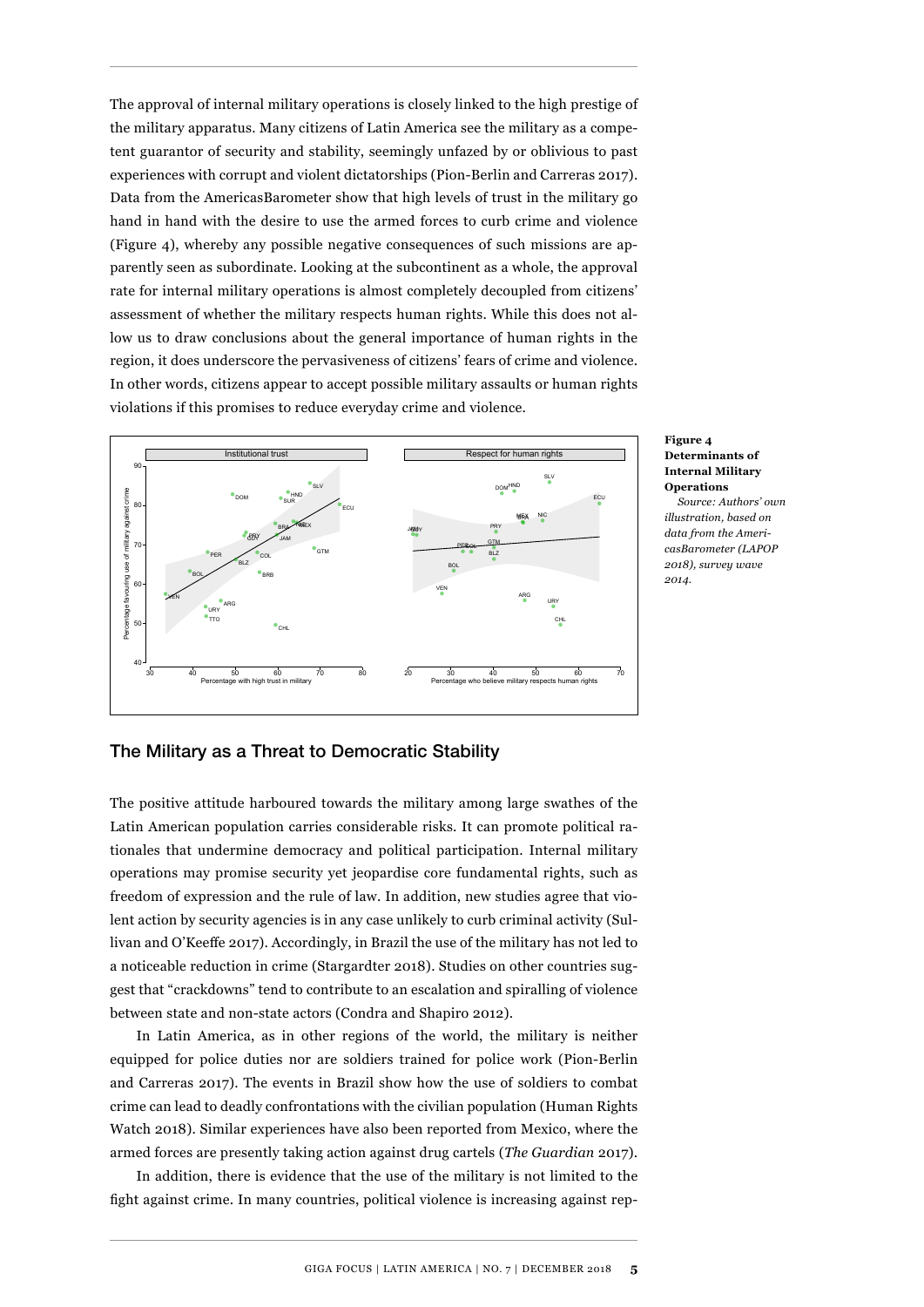resentatives of civil society and social organisations as well as against independent judges, federal prosecutors, and journalists. Prominent examples include the murder of Honduran environmental activist Berta Cáceres in 2016 or city council member Marielle Franco in Rio de Janeiro in 2018. In addition there are many human rights defenders and activists who have lost their lives yet whose deaths have not been reported in the international media. In Colombia, more than 300 representatives and activists of social movements have been killed since the signing of the peace agreement between the FARC (Fuerzas Armadas Revolucionarias de Colombia) and the government in 2016; the majority of these victims had been working to implement the agreement and its associated reforms. Violence is intended to intimidate beyond the realm of those directly affected; this massively restricts the scope for action of civil society actors.

Moreover, the increased use of the military against mostly peaceful demonstrators has also resurged in recent years. In Guatemala, in 2012, at least eight demonstrators died from gunfire in protests against the increase in electricity prices. The democratisation process had originally seen the reform of state security forces – including the clear separation of police and military mandates – in a number of countries. Yet in the context of fighting crime, this is now being softened or reversed in many places. In Guatemala, for example, the inadequate investigation of human rights crimes has bolstered a continuity of staffing in the military and police. Even in countries like El Salvador, where a whole new civilian police force was created after the civil war, former military leaders were called on to assume key police positions. Alliances between politicians and members of the armed forces thus actively prevented far-reaching reform.

In this context, the poorer segments of the population as well as oppositional interest groups are particularly likely to become the target of state security bodies. In Nicaragua, more than 300 people died from gunfire in recent demonstrations. In Brazil and Honduras, there has been an alarming increase in killings of human rights defenders in the last three years (Figure 5). Despite this development, the winner of the Brazilian presidential election, Jair Bolsonaro, promised the police and military a carte blanche for the use of deadly force in the fight against crime. It is safe to assume that this measure will incite violence against civil society actors and thus further undermine democratic institutions. While it is not always clear whether murders are committed by members of the military or the police, the criminalisation of social movements and their stigmatisation as "terrorists" – the term used by Bolsonaro for members of the landless movement in Brazil – creates a climate that justifies murder and further encourages such acts.



#### **Figure 5 Repression of Civil Society**

*Source: Authors' own illustration, based on data from Human Rights Watch (2001–2018) and from Amnesty International (2001–2017/18).*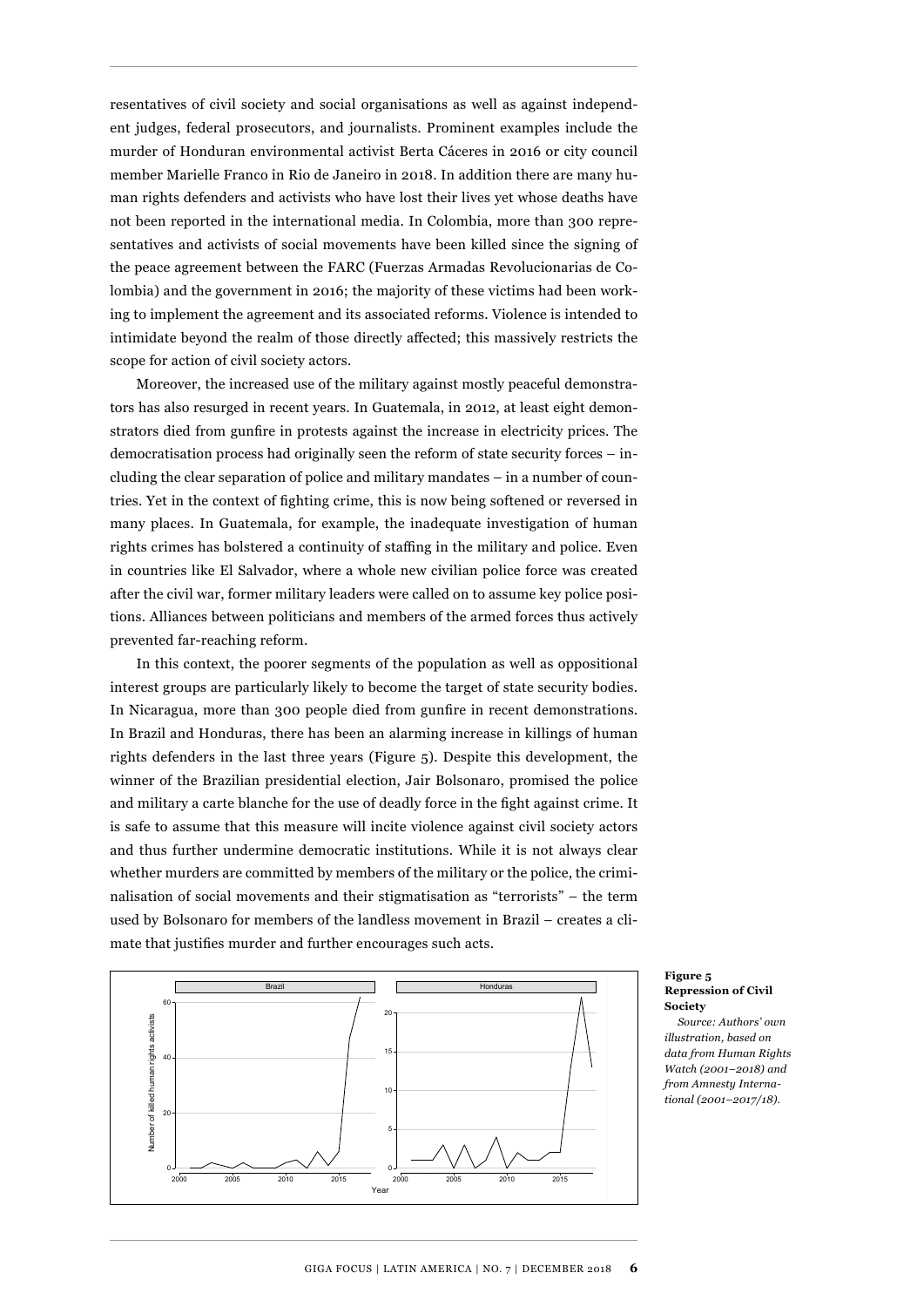Civil society groups contribute significantly to political reform and to the non-violent transformation of conflicts within democratic systems. Especially where corruption and clientelism weaken political institutions, they point to grievances and articulate social interests. This allows, especially, marginalised groups to actively exercise their democratic rights. Recent political developments – be it the violence committed by autocratic governments in Nicaragua and Venezuela or the emergence of right-wing populist, pro-military movements such as those in Brazil and Guatemala – give reason to fear the further shrinking of civic space, as well as an increase in state repression. This appears to augur a renewed erosion of democratic processes.

### Global Tailwind for Authoritarian Behaviour

In the first decades of democratisation, many external actors – notable was the cooperation of the United States and the European Union – supported civil society actors and the consolidation of constitutional principles in Latin America. Between 1980 and 2013, some USD 62.9 billion of official development aid went to government and civil society there (AidData 2018). Brazil, as the only country in Latin America, became a strategic partner of Germany in 2008; the first governmental consultations between the respective cabinets took place in 2015. The OECD accepted Colombia, as the third Latin American country after Chile and Mexico, as a member nation in 2018. This international recognition was intended to contribute to the stabilisation of democracy and reform processes in the respective countries.

Despite these efforts – or because of the success thereof – Latin America has not figured prominently in German and European foreign policy. Instead, other crises – especially those in North Africa and the Middle East – have dominated the foreign policy agendas of Western countries. However, this has had serious disadvantages for the most recent developments. For example, the weak rule of law has been acknowledged in many individual cases but not been recognised as a systemic problem at the international level until recently. The International Commission against Impunity in Guatemala, which has been active since 2007, is an example of the need for cooperation. It shows that where international support meets internal reform actors, cooperation can also be effective. Resistance to similar projects in El Salvador and the currently limited scope for development in Honduras shows how difficult it is to implement such initiatives if international support does not join forces with local partners.

With the slowdown in international engagement, compounded by the shift occurring in US foreign policy since Donald Trump took office, the implementation of any outstanding reforms is left up to local power relations – with the risk that said reforms will stagnate or even be reversed. This endangers past democratic achievements, and prevents the consolidation of democratisation.

The US government openly welcomes the rise of right-wing authoritarian movements and the increased influence of the military. National Security Adviser John Bolton declared Brazil's election outcome a "good sign," and Bolsonaro a "like-minded leader" (Gaouette 2018). Hence, the protection of civil society plays a subordinate role – if any at all. Ambivalent stances or the recognition of illegal changes of government, such as the attempted coup against Hugo Chávez in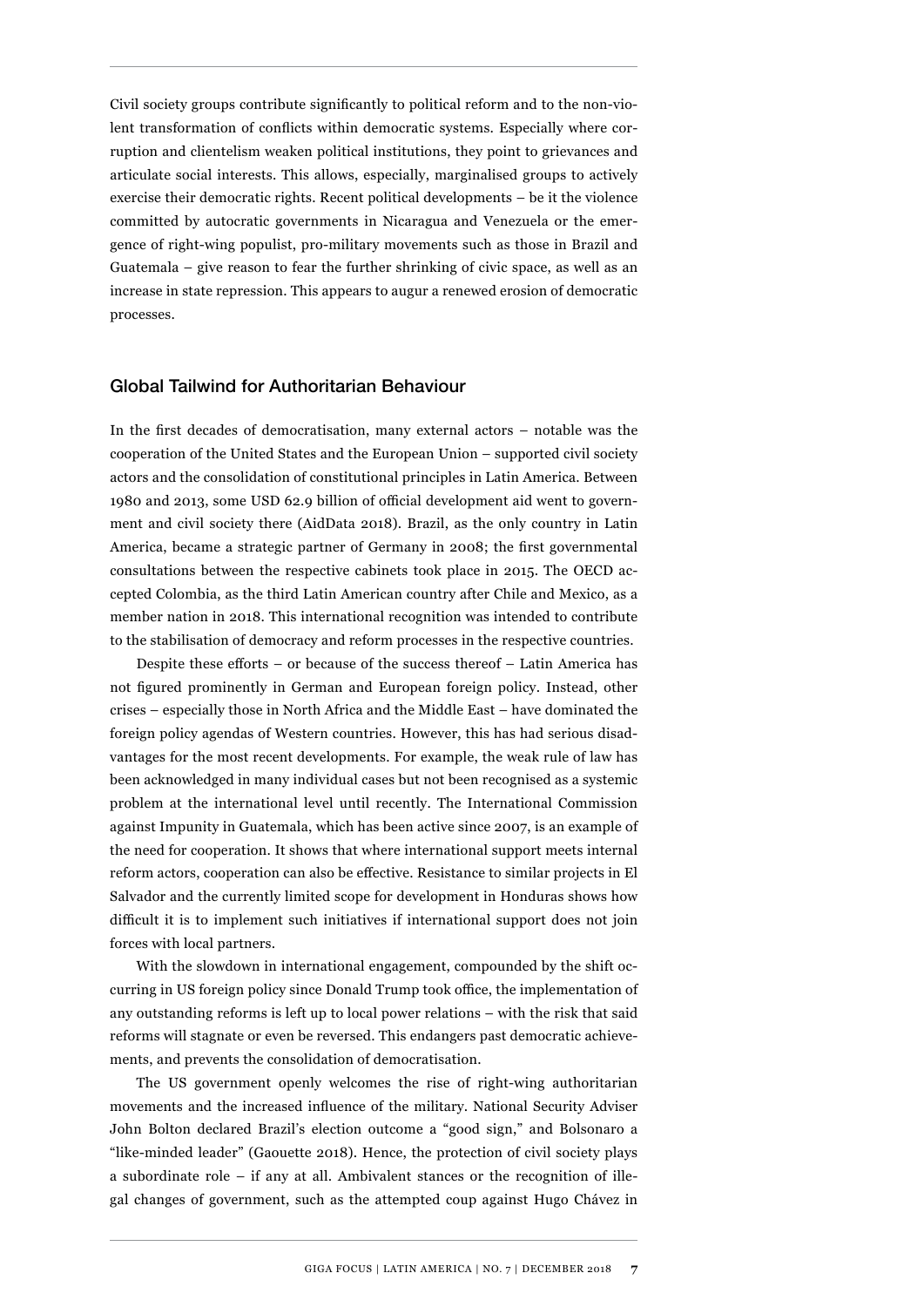Venezuela in 2002 or the ousting of the Honduran president in 2009, weaken the regional sanctioning mechanisms of the OAS Inter-American Democratic Charter. Moreover, such stances are risky and politically counterproductive, similar to the recent rumors or reflections on a possible military coup against the Venezuelan government.

In order to avoid broad-scale setbacks for democracy, the region's democratic forces need international support. Here Europe and Germany have a decisive role to play. In terms of foreign policy, it is important to support governments that defend the institutional achievements of democratisation as well as to signal political support to an engaged civil society – and to protect its representatives. This also includes countering any authoritarian transgressions induced by those in power who – with the help of the military – are now calling into question the rights of certain groups or civil society actors. Even though there will hardly be a return to the military governments of the past, the growing political role of the military is nevertheless endangering the already weak foundations of the Latin American democracies.

## References

- AidData (2018), *Aid Project List*, [http://dashboard.aiddata.org/#/advanced/pro](http://dashboard.aiddata.org/#/advanced/project-list) [ject-list](http://dashboard.aiddata.org/#/advanced/project-list) (19 November 2018).
- Amnesty International Report (2001-2017/18), *The State Of The World's Human Rights*, London, UK: Amnesty International, [www.amnesty.org](http://www.amnesty.org) (16 November 2018).
- Clark, David, and Patrick Regan (2016), *Mass Mobilization Protest Data*, Version 2, <https://dataverse.harvard.edu/dataverse/MMdata>(28 September 2018).
- Condra, Luke N., and Jacob N. Shapiro (2012), Who Takes the Blame? The Strategic Effects of Collateral Damage, in: *American Journal of Political Science*, 56, 1, 167–187.
- Gaouette, Nicole (2018), *Bolton Praises Brazil's Far-Right Leader, Slams Latin America's "Troika of Tyranny"*, [https://edition.cnn.com/2018/11/01/politics/](https://edition.cnn.com/2018/11/01/politics/bolton-latam-troika-of-tyranny/index.html) [bolton-latam-troika-of-tyranny/index.html](https://edition.cnn.com/2018/11/01/politics/bolton-latam-troika-of-tyranny/index.html) (26 November 2018).
- Heuser, Christoph (2018), *New President, Old Problems: Corruption and Organised Crime Keep Peru in Crisis*, GIGA Focus Latin America, 4, July, [www.giga](http://www.giga-hamburg.de/en/publication/new-president-old-problems-corruption-and-organised-crime-keep-peru-in-crisis)[hamburg.de/en/publication/new-president-old-problems-corruption-and-or](http://www.giga-hamburg.de/en/publication/new-president-old-problems-corruption-and-organised-crime-keep-peru-in-crisis)  [ganised-crime-keep-peru-in-crisis](http://www.giga-hamburg.de/en/publication/new-president-old-problems-corruption-and-organised-crime-keep-peru-in-crisis) (27 November 2018).
- Human Rights Watch (2018), *Brutality in Police Uniform*, 21 May, [www.hrw.org/](http://www.hrw.org/news/2018/05/21/brutality-uniform-brazil) [news/2018/05/21/brutality-uniform-brazil](http://www.hrw.org/news/2018/05/21/brutality-uniform-brazil) (16 November 2018).
- Human Rights Watch (2001–2018), *World Report*, New York, NY: Human Rights Watch, [www.hrw.org](http://www.hrw.org) (16 November 2018).
- [Kyle, Brett J., and Andrew G. Reiter](https://nacla.org/author/Brett%20J.%20Kyle%20and%20Andrew%20G.%20Reiter) (2018), *Militarization Redux*, 27 July, [https://](https://nacla.org/news/2018/07/27/militarization-redux) [nacla.org/news/2018/07/27/militarization-redux](https://nacla.org/news/2018/07/27/militarization-redux) (16 November 2018).
- LAPOP (Latin American Public Opinion Project) (2018), *AmericasBarometer*, www.vanderbilt.edu/lapop/about-americasbarometer.php (28 September 2018).
- Latinobarómetro (2017), *Latinobarómetro Análisis de datos*, [www.latinobarom](http://www.latinobarometro.org/latOnline.jsp)  [etro.org/latOnline.jsp](http://www.latinobarometro.org/latOnline.jsp) (26 November 2018).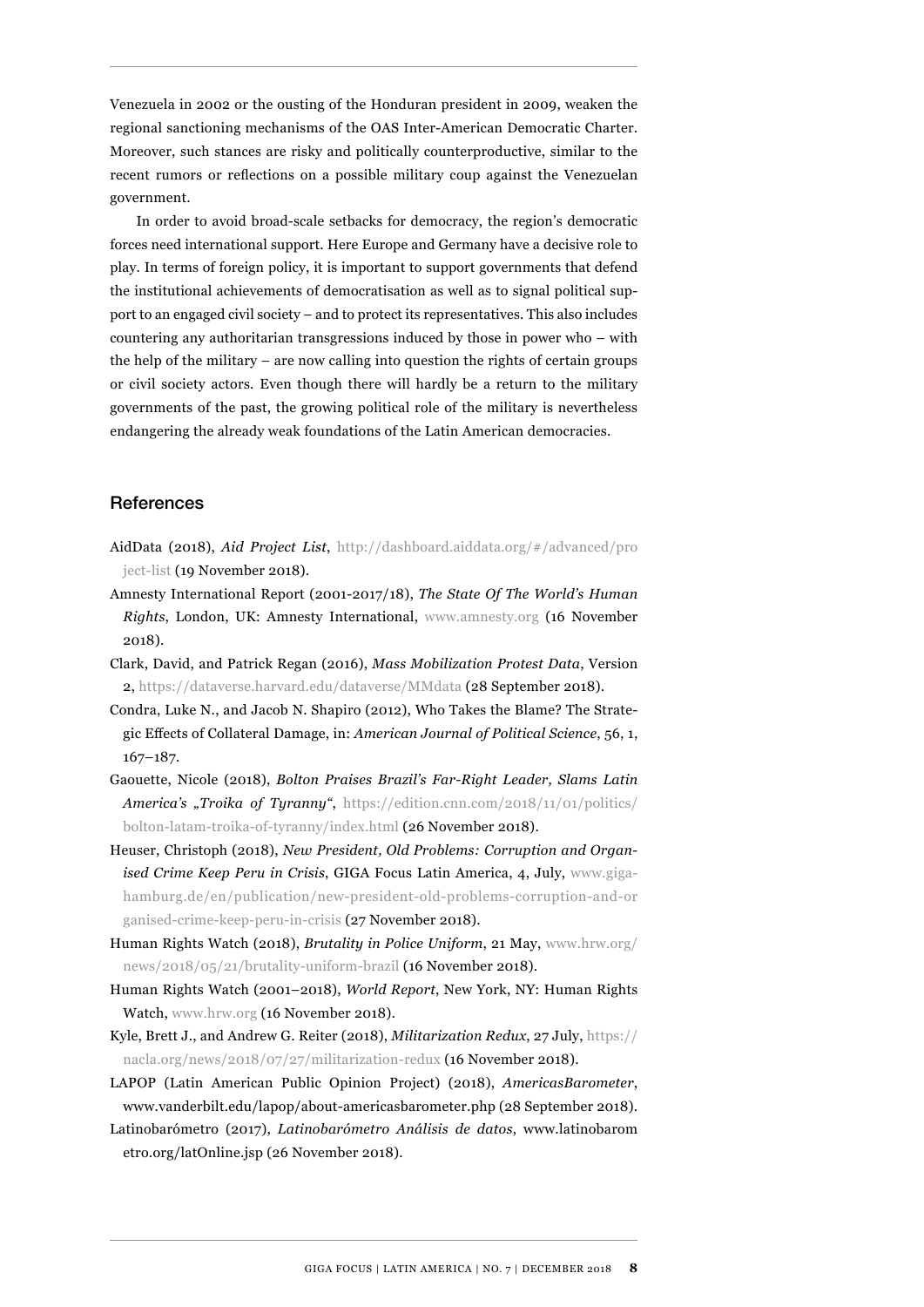- Muggah, Robert, and Katherine Aguirre Tobón (2018), *Citizen Secuity in Latin America: Facts and Figures*, Igarapé Institute, April, [https://igarape.org.br/](https://igarape.org.br/wp-content/uploads/2018/04/Citizen-Security-in-Latin-America-Facts-and-Figures.pdf) [wp-content/uploads/2018/04/Citizen-Security-in-Latin-America-Facts-and-](https://igarape.org.br/wp-content/uploads/2018/04/Citizen-Security-in-Latin-America-Facts-and-Figures.pdf)[Figures.pdf](https://igarape.org.br/wp-content/uploads/2018/04/Citizen-Security-in-Latin-America-Facts-and-Figures.pdf) (16 November 2018).
- Pion-Berlin, David, and Miguel Carreras (2017), Armed Forces, Police, and Crimefighting in Latin American, in: *Journal of Politics in Latin American*, 9, 3, 3–26.
- Sullivan, Christopher M., and Zachary P. O'Keeffe (2017), Evidence That Curtailing Proactive Policing Can Reduce Major Crime, in: *Nature Human Behaviour*, 1, 10, 730–737.
- Stargardter, Gabriel (2018), *Murders, Killings by Cops Rise in Rio de Janeiro, Six Months into Intervention*, 16 August, [www.reuters.com/article/us-brazil-secur](http://www.reuters.com/article/us-brazil-security/murders-killings-by-cops-rise-in-rio-de-janeiro-six-months-into-intervention-idUSKBN1L12A6)  [ity/murders-killings-by-cops-rise-in-rio-de-janeiro-six-months-into-interven](http://www.reuters.com/article/us-brazil-security/murders-killings-by-cops-rise-in-rio-de-janeiro-six-months-into-intervention-idUSKBN1L12A6) [tion-idUSKBN1L12A6](http://www.reuters.com/article/us-brazil-security/murders-killings-by-cops-rise-in-rio-de-janeiro-six-months-into-intervention-idUSKBN1L12A6) (27 November 2018).
- *The Guardian* (2017), Mexican Troops Waging War on Drug Gangs Not Punished for Rights Abuses – Report, 7 November, [www.theguardian.com/world/2017/](http://www.theguardian.com/world/2017/nov/07/mexican-military-human-rights-abuses-war-on-drugs-report) [nov/07/mexican-military-human-rights-abuses-war-on-drugs-report](http://www.theguardian.com/world/2017/nov/07/mexican-military-human-rights-abuses-war-on-drugs-report) (27 November 2018).

## About the Authors

Prof. Dr. Sabine Kurtenbach is a political scientist, acting director of the GIGA Institute of Latin American Studies, and honorary professor at Philipps University Marburg. She researches peace, conflict, and violence with a regional focus on Latin America and beyond.

sabine.kurtenbach@giga-hamburg.de, [www.giga-hamburg.de/en/team/kurtenbach](http://www.giga-hamburg.de/en/team/kurtenbach)

Dr. Adam Scharpf is a political scientist and research fellow at the GIGA Institute of Latin American Studies. He researches autocracies, armed conflicts, repression, and state security organizations, with a regional focus on Latin America. adam.scharpf@giga-hamburg.de, [www.giga-hamburg.de/en/team/scharpf](http://www.giga-hamburg.de/en/team/scharpf)

The authors thank Antonia Jordan for the compilation of data on the murders of human rights activists.

## Related GIGA Research

In this thematic GIGA Focus series authors employing different perspectives explore the dynamics of shrinking civic space, and shed light on this worrying trend. Civil society has been facing increasing pressure around the world in recent years. The spaces for citizens and NGOs to assemble and campaign for rights and their interests have been shrinking globally, not only affecting actors in authoritarian regimes but also facilitating the emergence of authoritarian practices in formally democratic contexts. At the GIGA, research on this phenomenon and related topics is carried out within Research Programme 1 "Accountability and Participation" and within the International Diffusion and Cooperation of Authoritarian Regimes (IDCAR) research network [\(https://idcar.giga-hamburg.de/](https://idcar.giga-hamburg.de/)).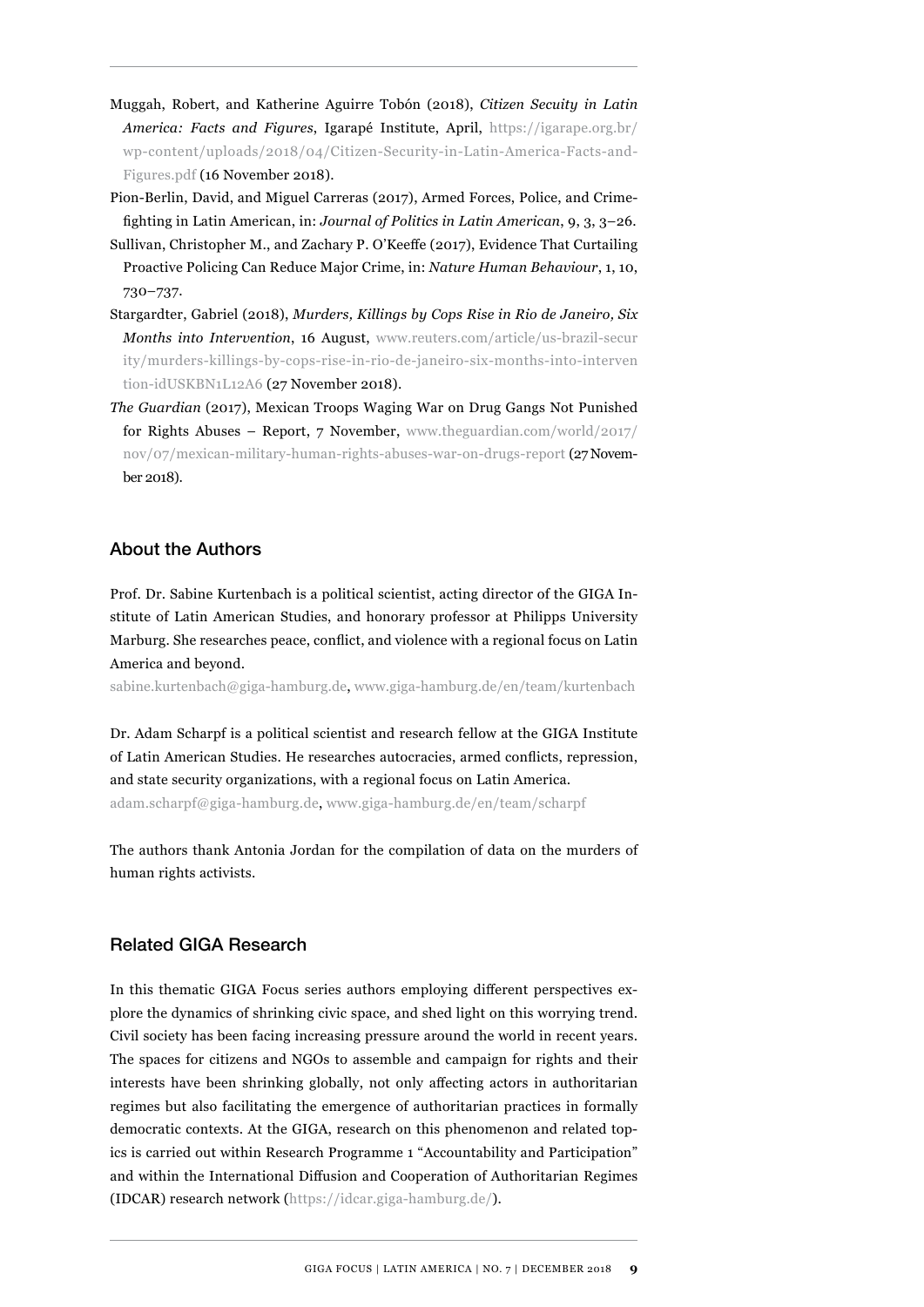## Related GIGA Publications

- Croissant, Aurel, David Kuehn, and Tanja Eschenauer (2018), The "Dictator's Endgame": Explaining Military Behavior in Nonviolent Anti-Incumbent Mass Protests, in: *Democracy and Security*, 14, 2, 174–199.
- Edel, Mirjam, and Maria Josua (2018), How Authoritarian Rulers Seek to Legitimize Repression: Framing Mass Killings in Egypt and Uzbekistan, in: *Democratization*, 25, 5, 882–900.
- Flemes, Daniel (2018), *Brazil's Elections: Nationalist Populism on the Rise*, GIGA Focus Latin America, 5, September, [www.giga-hamburg.de/en/publication/bra](http://www.giga-hamburg.de/en/publication/brazil�s-elections-nationalist-populism-on-the-rise)[zil's-elections-nationalist-populism-on-the-rise](http://www.giga-hamburg.de/en/publication/brazil�s-elections-nationalist-populism-on-the-rise).
- Kuehn, David (2017), Midwives or Gravediggers of Democracy? The Military's Impact on Democratic Development, in: *Special Issue of Democratization*, 24, 5, 783–800.
- Kurtenbach, Sabine (2018), Judicial Reform A Neglected Dimension of SSR in El Salvador, in: *Journal of Intervention and Statebuilding*, [www.tandfonline.com/](http://www.tandfonline.com/doi/full/10.1080/17502977.2018.1517112) [doi/full/10.1080/17502977.2018.1517112](http://www.tandfonline.com/doi/full/10.1080/17502977.2018.1517112) (4 December 2018).
- Kurtenbach, Sabine, and Christoph Heuser (2013), *Kriminalität und Gewalt untergraben Lateinamerikas Demokratien*, GIGA Focus Lateinamerika, 5, December, [www.giga-hamburg.de/de/publication/kriminalität-und-gewalt-untergraben](http://www.giga-hamburg.de/de/publication/kriminalit�t-und-gewalt-untergraben-lateinamerikas-demokratien)[lateinamerikas-demokratien](http://www.giga-hamburg.de/de/publication/kriminalit�t-und-gewalt-untergraben-lateinamerikas-demokratien).
- Kurtenbach, Sabine, and Angelika Rettberg (2018), Understanding the Relation between War Economies and Post-War Crime, in: *Third World Thematics: A TWQ Journal*, Special Issue: War Economies and Post-War Crime, 3, 1, 1–8.
- Mijares, Victor M., and Nastassja Rojas Silva (2018), *Venezuelan Migration Crisis Puts the Region's Democratic Governability at Risk*, GIGA Focus Latin America, 6, October, [www.giga-hamburg.de/en/publication/venezuelan-migration-crisis](http://www.giga-hamburg.de/en/publication/venezuelan-migration-crisis-puts-the-regions-democratic-governability-at-risk)[puts-the-regions-democratic-governability-at-risk.](http://www.giga-hamburg.de/en/publication/venezuelan-migration-crisis-puts-the-regions-democratic-governability-at-risk)
- Richter, Thomas (in press), *Weltweit verringerte Handlungsspielräume von Zivilgesellschaft*, GIGA Focus Global, 5, December.
- Scharpf, Adam (2018), Ideology and State Terror: How Officer Beliefs Shaped Repression during Argentina's "Dirty War", in: *Journal of Peace Research*, 55, 2, 206–221.
- Smidt, Hannah (2018), *Shrinking Civic Space in Africa: When Governments Crack Down on Civil Society*, GIGA Focus Africa, 4, November, [www.giga-hamburg.de/](http://www.giga-hamburg.de/en/publication/shrinking-civic-space-in-africa-when-governments-crack-down-on-civil-society) [en/publication/shrinking-civic-space-in-africa-when-governments-crack-down](http://www.giga-hamburg.de/en/publication/shrinking-civic-space-in-africa-when-governments-crack-down-on-civil-society)[on-civil-society](http://www.giga-hamburg.de/en/publication/shrinking-civic-space-in-africa-when-governments-crack-down-on-civil-society).
- Sombatpoonsiri, Janjira (2018), *Manipulating Civic Space: Cyber Trolling in Thailand and the Philippines*, GIGA Focus Asia, 3, June, [www.giga-hamburg.de/](http://www.giga-hamburg.de/en/publication/cyber-trolling-in-thailand-and-the-philippines) [en/publication/cyber-trolling-in-thailand-and-the-philippines.](http://www.giga-hamburg.de/en/publication/cyber-trolling-in-thailand-and-the-philippines)